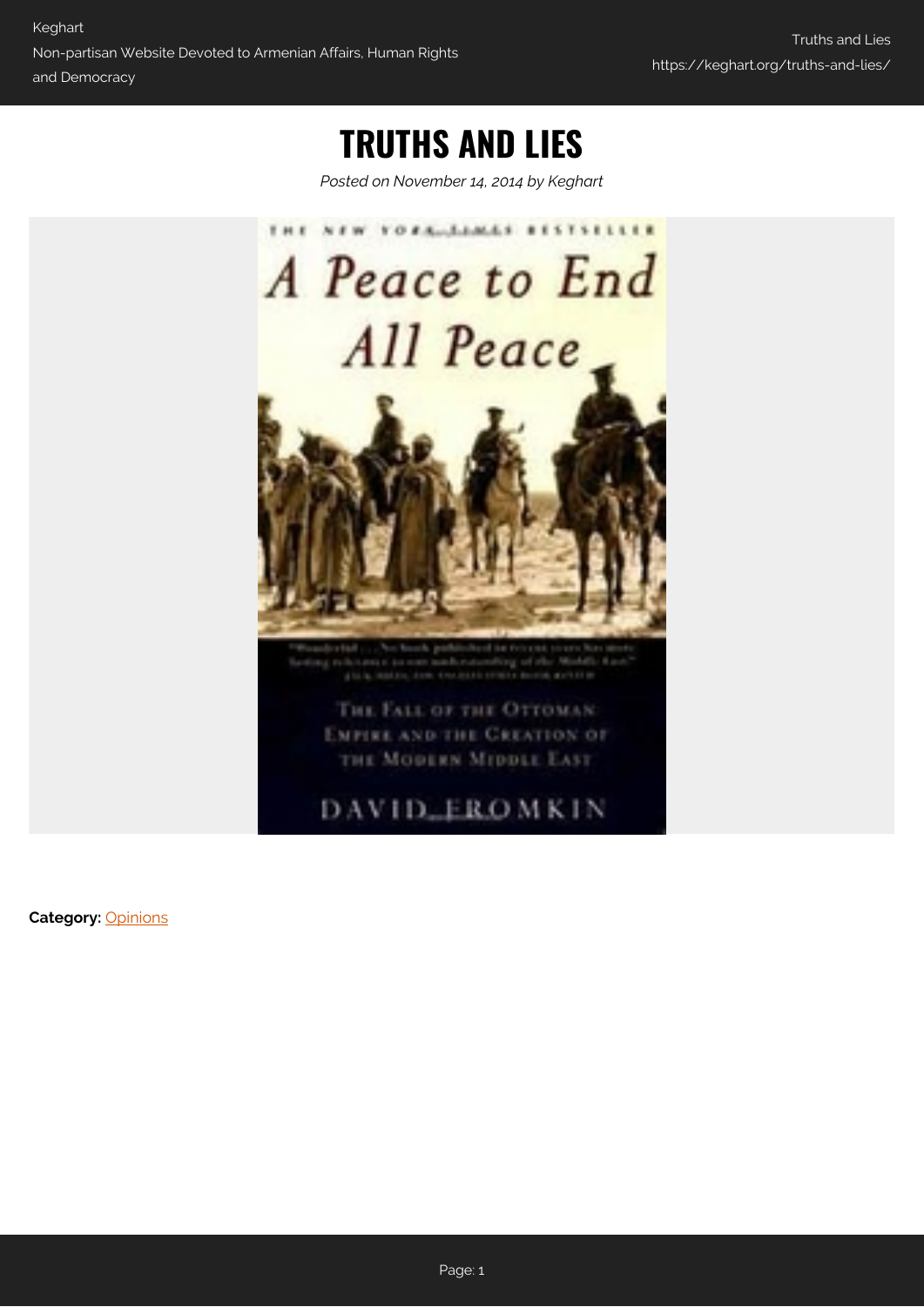Non-partisan Website Devoted to Armenian Affairs, Human Rights

and Democracy

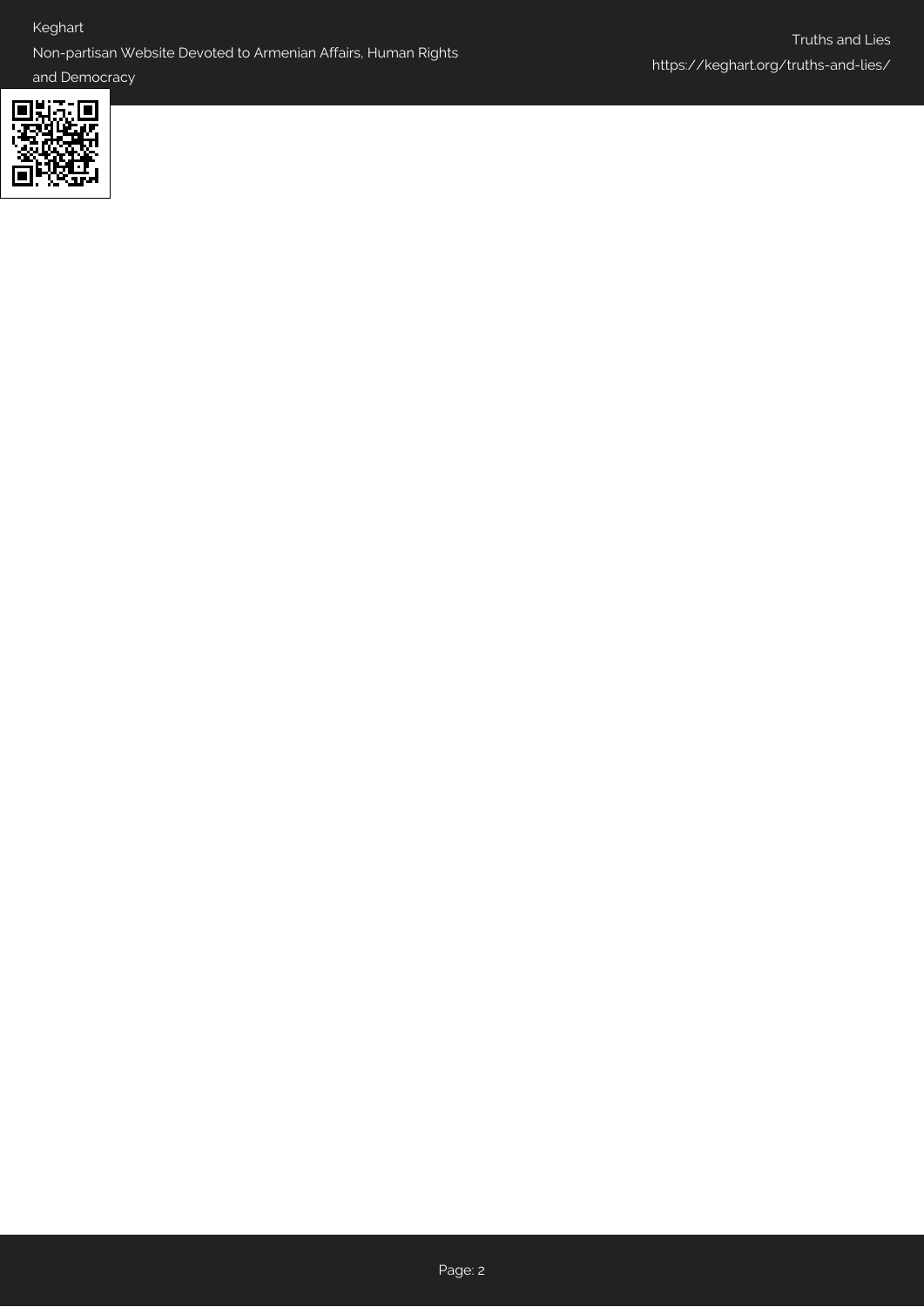## David Fromkin, ["A Peace to End All Peace",](http://www.amazon.com/Peace-End-All-Ottoman-Creation/dp/0805068848/ref=sr_1_2?ie=UTF8&qid=1416198288&sr=8-2&keywords=Fromkin%2C+%22A+Peace+to+End+All+Peace%22) 2009

*This is an excerpt from historian Fromkin's "A Peace to End All Peace" (A Holt Paperback, 2009) about the First World War.—Editor*

According to the Turks, in 1914-15 Russian efforts at subversion behind Ottoman lines were directed across the frontier at the Armenians of northeastern Anatolia, adjacent to Russian Armenia. The subject has been a subject of violent controversy ever since.

David Fromkin, ["A Peace to End All Peace",](http://www.amazon.com/Peace-End-All-Ottoman-Creation/dp/0805068848/ref=sr_1_2?ie=UTF8&qid=1416198288&sr=8-2&keywords=Fromkin%2C+%22A+Peace+to+End+All+Peace%22) 2009

*This is an excerpt from historian Fromkin's "A Peace to End All Peace" (A Holt Paperback, 2009) about the First World War.—Editor*

According to the Turks, in 1914-15 Russian efforts at subversion behind Ottoman lines were directed across the frontier at the Armenians of northeastern Anatolia, adjacent to Russian Armenia. The subject has been a subject of violent controversy ever since.

Turkish Armenia was the starting area for Enver's initial attack on the Caucasus plateau, and it was the initial objective of Russian armies when, in turn, beginning in 1915, they streamed down from the Caucasus to invade Turkey. As Christians, the Armenians were inclined to prefer the Russian to the Turkish cause. Nothing in the history of Ottoman rule predisposed them to remain loyal to Constantinople. The Turkish massacres of Armenians in 1894, 1895, 1896, and 1909 were still fresh in their minds. Then, too, Enver had sent their blood enemies, the Kurds, into Armenia in Ottoman military units, rekindling ancient feuds and giving rise to the new ones.

In early 1915, Enver as Minister of War, and Talaat, Minister of the Interior, claimed that the Armenians were openly supporting Russia, and had taken to mob violence. In reprisal they ordered the deportation of the entire Armenian population from the northeastern provinces to locations outside of Anatolia. The Turkish government representatives even today insist that "At the instigation and with the support of Czarist Russia, Armenian insurgents sought to establish an Armenian state in an area that was predominantly Turkish" and that, prior to the deportations, "Armenian forces had already massacred the Moslem population of the city of Van and engaged in hit-and-run actions against the flanks of the Turkish army."

The deportations, organized by Talaat as Minister of the Interior, are still remembered as the Armenian Massacres of 1915. Rape and beating were commonplace. Those who were not killed at once were driven through mountains and deserts without food, drink, or shelter. Hundreds of thousands of Armenians eventually succumbed or were killed; Armenian sources have put the

 $\pmb{\times}$ 

 $\pmb{\times}$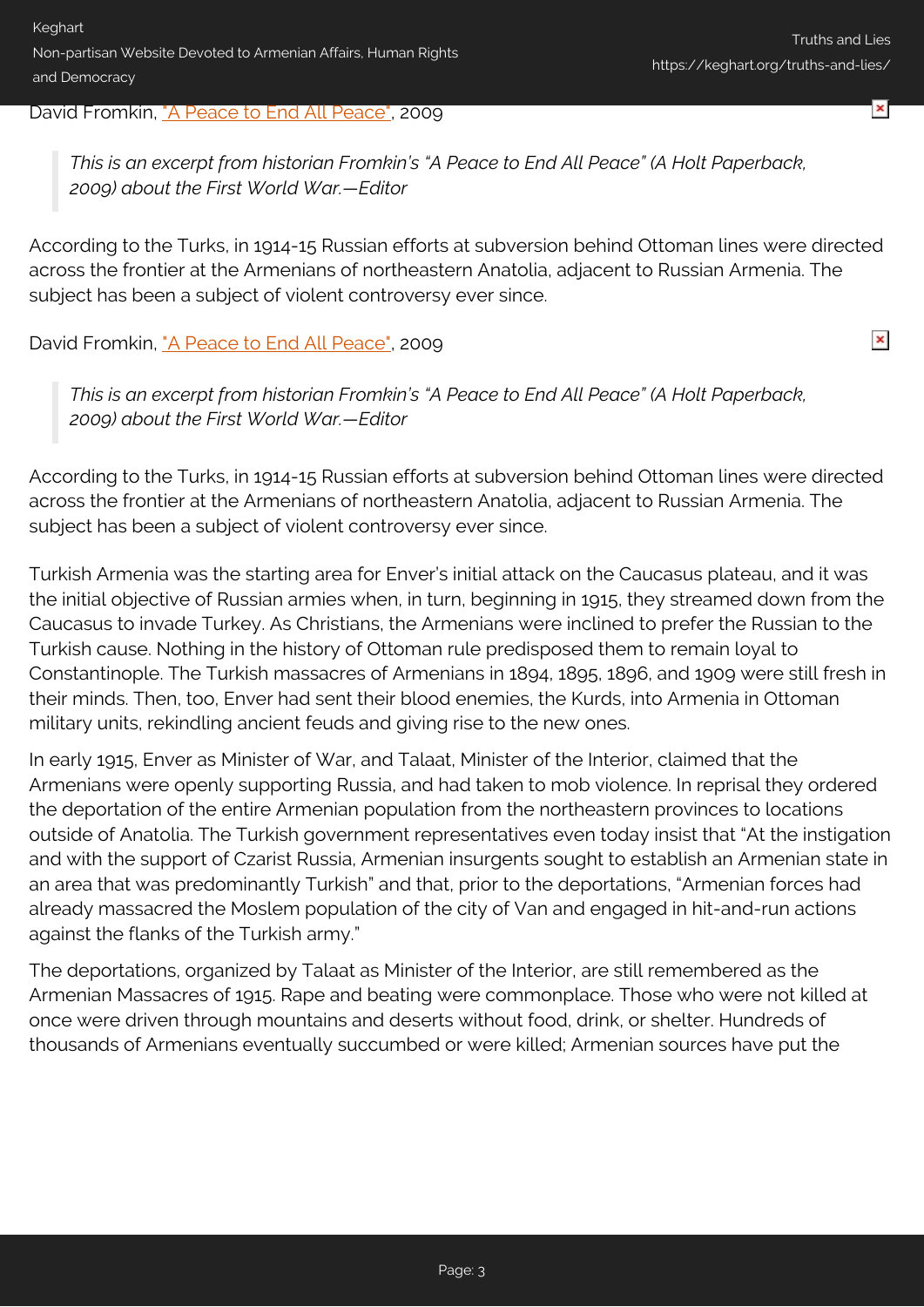no disputing the result: Turkish Armenia was destroyed, and about half its people perished.

There are historians today who continue to support the claim of Enver and Talaat that the Ottoman rulers acted only after Armenia had risen against them. But observers at the time who were by no means anti-Turk reported that such was not the case. German officers stationed there agreed that the area was quiet until the deportations began.

At the German and Austrian embassies, the first reports of the deportations were ignored: officials clearly believed that massacres of Christians were about to take place, but did not want to know about them. They accepted Talaat's reassurances eagerly.

By May 1915 massacre reports were too persuasive to be ignored any longer. The Austrian ambassador told his government that he thought he ought to "alert the Turkish statesmen in a friendly manner" to the possible adverse repercussions of their proceedings. He later reported that he had in fact spoken with Talaat, had urged that the matter be handled carefully, and had suggested avoiding "persecution of women and children" because it would play into the hands of Allied propagandists. On 24 May the Allied governments denounced the Porte's police of "mass murder"; to which the Porte replied that responsibility rested on the Allies for having organized the insurrection in Armenia.

Reports poured in from German officials in the field with gruesome details of atrocities; von Wangenheim, the German ambassador, found it increasingly difficult to overlook what was going on. By the middle of June, he cabled Berlin that Talaat had admitted that the mass deportations were not being carried out because of "military consideration alone." Though they received no guidance from their home governments, von Wangenheim and his Austrian counterpart, Pallavicini, communicated to the Porte their feelings that the indiscriminate mass deportations, especially when accompanied by pillaging and massacres, created a very bad impression abroad, especially in the United States, and that this adversely affected the interests that German and Turkey had in common.

In July, von Wangenheim reported to the German Chancellor that there no longer was any doubt that the Porte was trying to "exterminate the Armenian race in the Turkish empire." He and Pallavicini both concluded that attempting to interfere did no good. His recommendation to his government was to build a record showing that Germany was not responsible for what was happening. Other German officials disagreed, and tried to interfere, as did the German Pastor Johannus Lepsius, but the Wilhelmstrasse accepted von Wangenheim's advice. In October it asked the Porte to issue a public statement clearing Germany of complicity and stating that German representatives in the Ottoman Empire had tried to save the Armenians. When the Porte refused, the Wilhelmstrasse threatened to issue such a statement on its own, but then backed down for fear of damaging the Turkish alliance.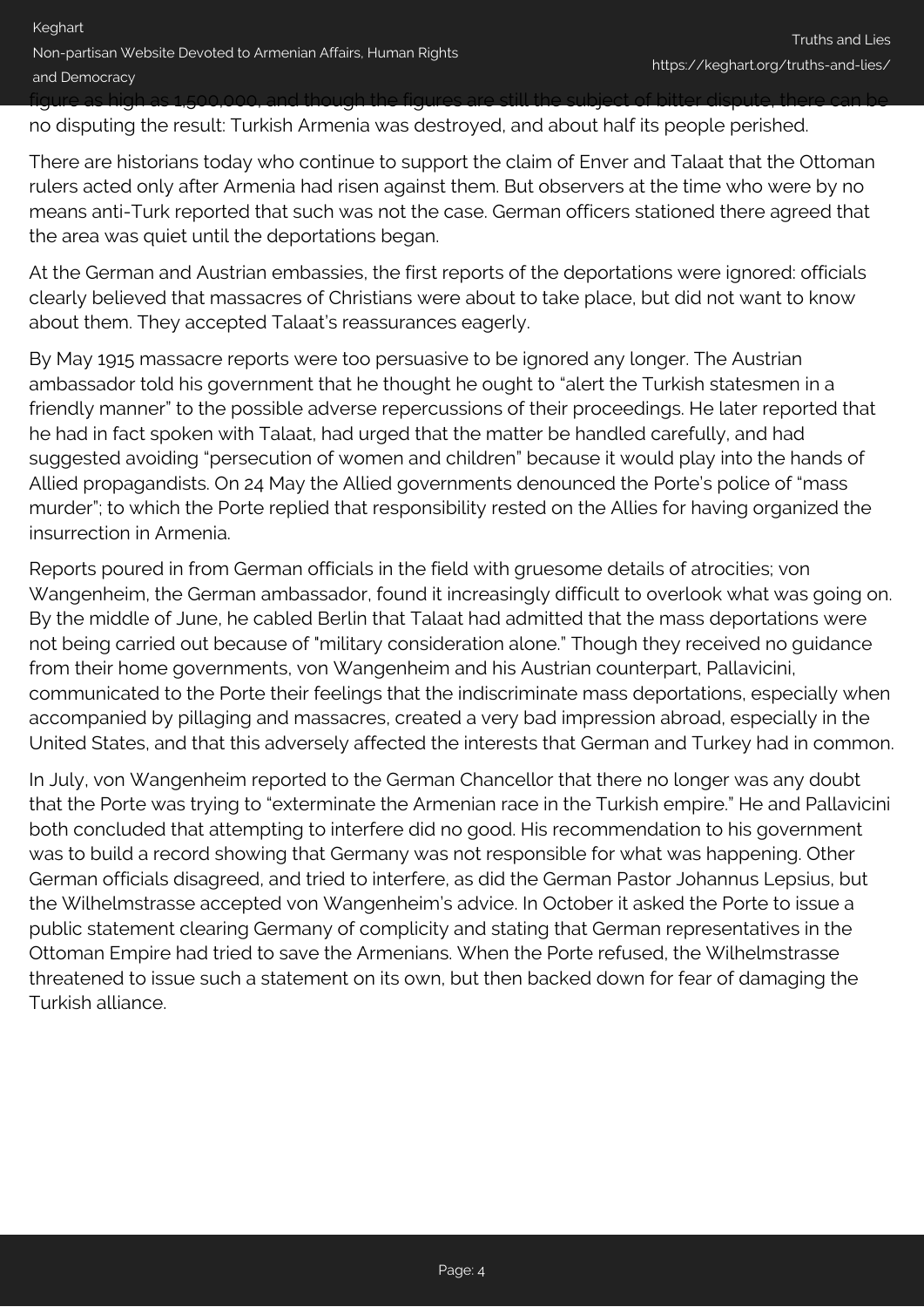## **Jemal's Failed Plot and the Allied Powers**

The Allies did have one-clear opportunity to subvert the Ottoman Empire, but they deliberately passed it up. It was offered to them by Jemal Pasha.

Alone among the Young Turk triumvirs, Jemal took steps to distance himself from the Armenian Massacres. His apparent aim was to keep open his avenues to the Allied Powers. Since his defeat at the Suez Canal in early 1915, Jemal had settled in Damascus and had come to rule Greater Syria –the southwestern provinces that today comprise Syria, Lebanon, Jordan, and Israel—almost as his private fiefdom. At the end of 1915, while the Armenian Massacres were taking place, he proposed, with Allied help, to seize the Ottoman throne for himself.

Making use of the representatives of the dominant Armenian political society, the Dashnaktsutiun (Armenian Revolutionary Federation), to convey his proposals, Jemal appears to have acted on the mistaken assumption that saving the Armenians—as distinct from merely exploiting their plight for propaganda purposes—was an important Allied objective. In December 1915 Dr. Zavriev , a Dashnak emissary to the Allies, informed the Russian government that Jemal was prepared to overthrow the Ottoman government. This was the month that the Allied evacuation from Gallipoli began; in the wake of that disastrous expedition it could have been expected that the Allies would be willing to pay a price to bring hostilities with Turkey to an end.

Jemal's terms, as outlined by Sazanov, the Russian Foreign Minister envisaged a free and independent Asiatic Turkey (consisting of Syria, Mesopotamia, a Christian Armenia, Cilicia, and Kurdistan as autonomous provinces) whose supreme ruler would be Jemal as Sultan. Jemal agreed in advance to the inevitable Russian demand to be given Constantinople and the Dardanelles. He also offered to take immediate steps to save the surviving Armenians. He proposed, with Allied help, to march to Constantinople to depose the Sultan and his government; and in return he asked financial aid to help reconstruct his country after the war.

The Russians proposed to accept Jemal's proposal, and Sazanov seemed confident that his allies would agree to do so. But, in March 1916, France rejected the proposal and insisted on having Cilicia and Greater Syria for itself.

Sir Edward Grey, the British Foreign Secretary, also showed himself to be unwilling to encourage revolt behind enemy lines if doing so meant foregoing the territorial gains in Asiatic Turkey that Britain had promised to her allies. In their passion for booty, the Allied governments lost sight of the condition upon which future gains were predicated: winning the war. Blinded by the prize, they did not see that there was a contest.

Jemal's offer afforded the Allies their one great opportunity to subvert the Ottoman Empire from within; and they let it go. Enver and Talaat never discovered Jemal's secret correspondence with the enemy, and Jemal continued the fight against the Allies at their side.